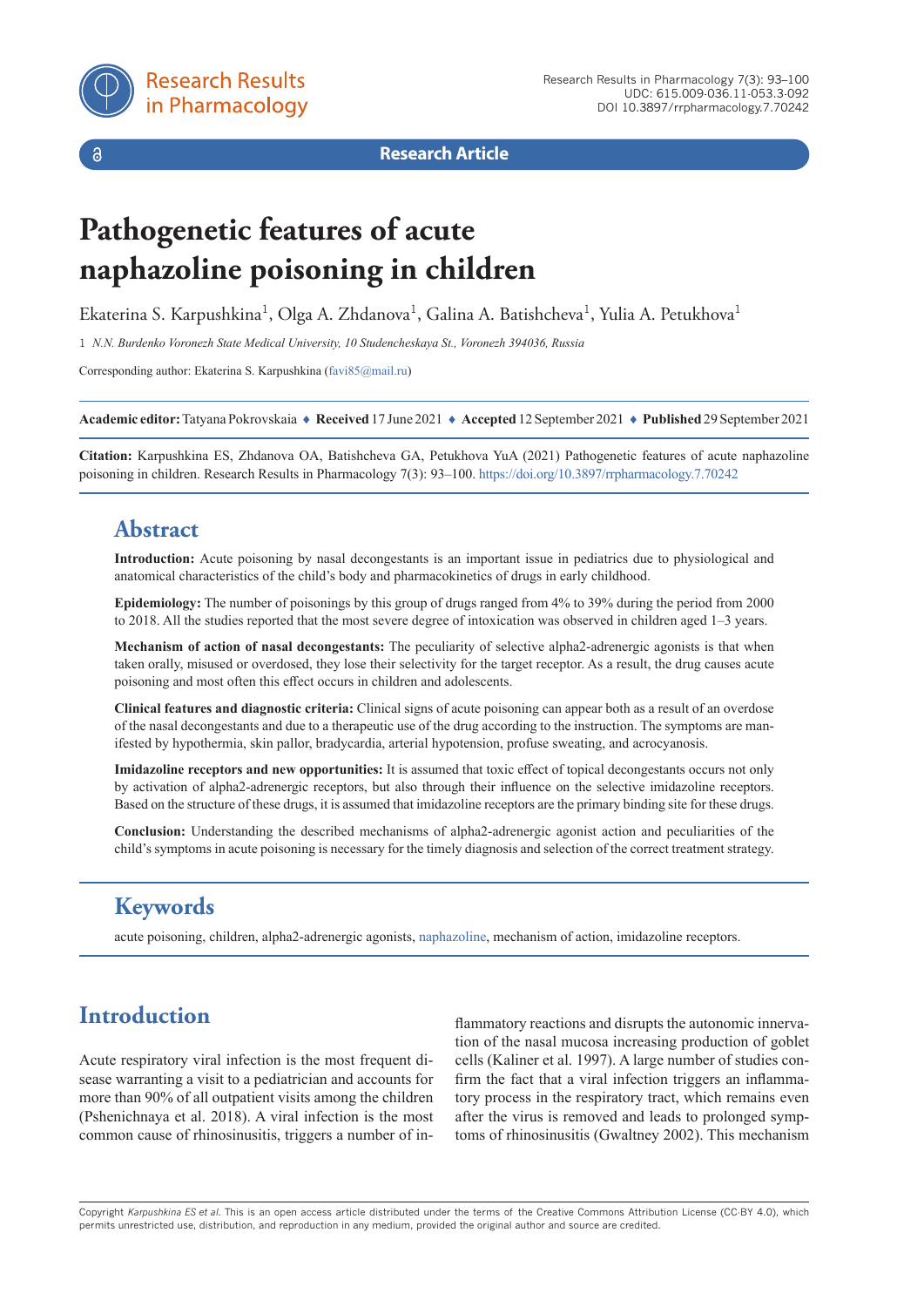is based on various inflammatory mediators (leukotrienes, tumor necrosis factors, interleukins, histamine, etc.). Therefore, drugs acting on various receptors are used to reduce nasal edema. Local vasoconstrictor drugs, or nasal decongestants, which are targeted at alpha-adrenergic receptors, are widely used with a decongestant purpose in nasopharyngitis therapy in children (Naclerio et al. 2010; Baranov et al. 2015).

Unfortunately, acute poisoning by nasal decongestants often occurs in pediatric practice. These cases are most frequently associated with the use of imidazoline derivatives, primarily [naphazoline](https://pubchem.ncbi.nlm.nih.gov/compound/Naphazoline) (Wenzel et al. 2004).

On the one hand, growth of acute poisoning by nasal decongestants is due to the uncontrolled use of this group of drugs by parents. On the other hand, local pediatricians often ignore use of drugs of this group, neither explain the dosage regimen, frequency of administration of decongestants, nor focus on the age-related peculiarities of the nasal mucosa in children which has a high resorptive capacity (Karpova et al. 2018).

The specific feature of acute poisoning by this group of drugs is that the first signs of intoxication, such as drowsiness, hypothermia and skin pallor, remain unnoticed by the parents. As a result, more than 93% of the children were admitted to the intensive care unit or the toxicology department late (more than 4 hours) after the onset of the poisoning (Piskareva et al. 2008).

The aim of the research is to assess the current state of the problem of acute poisoning by nasal decongestants among the child population based on the analysis of the Russian and foreign studies. PubMed, e-Library, RSCI and other databases were used to study characteristics of alpha-adrenergic agonists and clinical features of acute poisoning by imidazoline derivatives in children. 43 publications for the period of 2000–2020 were analyzed.

### **Epidemiology**

An increase in acute poisoning by nasal decongestants deserves special attention both in Russia and all over the world. According to some data, the share of poisonings by this group of drugs ranged from 4% to 25.9% during the period from 2000 to 2018 (Petukhova et al. 2019; Shilov et al. 2019; Zhamlikhanov and Fedorov 2019). Most often the poisoning occurred when drugs with [naphazoline](https://pubchem.ncbi.nlm.nih.gov/compound/Naphazoline) as the main active ingredient were used (up to 86.8% of all the poisonings by drugs of this group) (Tulupov et al. 2018; Petukhova et al. 2019; Shilov et al. 2019). According to the foreign studies in several countries, such as Croatia, Belgium and France, cases of acute poisoning by [naphazoline](https://pubchem.ncbi.nlm.nih.gov/compound/Naphazoline) were noted both after its normal therapeutic usage and due to overdose (Taylor and Maslov 2013; Lowry and Brown 2014; Díaz et al. 2018; Euwema and Swanson 2020). Depression of the central nervous system (alteration of consciousness progressing to coma) occurred in case of an accidental ingestion of the drug (swallowing) or a one-time instillation of a large dose of [naphazoline](https://pubchem.ncbi.nlm.nih.gov/compound/Naphazoline) (Taylor and Maslov 2013; Lowry and Brown 2014). As reported by most studies, this effect is especially prominent in early childhood (Senin and Morozov 2012; Kalashnikova and Chelpachenko 2013; Taylor and Maslov 2013; Lowry and Brown 2014; Díaz et al. 2018; Pshenichnaya et al. 2018; Petukhova et al. 2019; Shilov et al. 2019; Tulupov et al. 2018; Euwema and Swanson 2020).

A drug form and its resorption capacity determine a degree of toxicity. The resorption capacity of alpha2-adrenergic agonists is different. Systemic bioavailability of [naphazoline](https://pubchem.ncbi.nlm.nih.gov/compound/Naphazoline) is more than 50%, of [xylometazoline](https://pubchem.ncbi.nlm.nih.gov/compound/Xylometazoline) – about 1%. In this respect, the percentage of children hospitalized with acute [naphazoline](https://pubchem.ncbi.nlm.nih.gov/compound/Naphazoline) poisoning remains at a high level (Wenzel et al. 2003; Pshenichnaya et al. 2018).

A central nervous system disorder, which manifested itself in drowsiness, was noted in 98% of the children in the nosological structure of acute naphazaline poisoning (Petukhova et al. 2019). Skin pallor and bradypnea were observed in 85% of the children, hypothermia – in 80%, and hyperhidrosis – in 80%. The number of patients with bradycardia varied from 60% to 83% in various studies (Petukhova et al. 2019; Shilov et al. 2019). The severity of these symptoms depended on the severity of the patient's state. According to the publications, 29% of the patients hospitalized had symptoms of medium severity and 71% were with severe symptoms (Senin and Morozov 2012).

Based on the analysis of the publications for 2019, 45% of the children were admitted to hospital in a serious state and 5% of the patients – in an extremely serious state (Petukhova et al. 2019; Shilov et al. 2019).

Some cases of severe [naphazoline](https://pubchem.ncbi.nlm.nih.gov/compound/Naphazoline) poisoning after its intranasal administration were also reported. Thus, a 18-month-old baby rapidly developed profound CNS depression accompanied by bradycardia, hypothermia, and hypoventilation after use of [naphazoline](https://pubchem.ncbi.nlm.nih.gov/compound/Naphazoline) in rhinopharyngitis treatment (Díaz et al. 2018). A one-month-old girl was admitted to hospital in coma with skin pallor, hypothermia, hypotension, bradycardia, and apnea after [nap](https://pubchem.ncbi.nlm.nih.gov/compound/Naphazoline)[hazoline](https://pubchem.ncbi.nlm.nih.gov/compound/Naphazoline) instillation (Euwema and Swanson 2020).

All the studies reported that the most severe degree of intoxication was observed in pre-school children aged 1–3 years.

### **Mechanism of action of nasal decongestants**

#### **Specific features of the structure, location and pharmacological activity of adrenergic receptors**

Alpha-adrenergic agonists are represented by a large group of biologically active agents, also called alpha-agonists or stimulators of alpha-adrenergic receptors (Norman and Nappe 2021). Adrenergic receptors differ by their mediated effects and localization, as well as drugs differ in their affinity for the receptors (Fig. 1).

Adrenergic agonists are divided into non-selective, stimulating alpha and beta-adrenergic receptors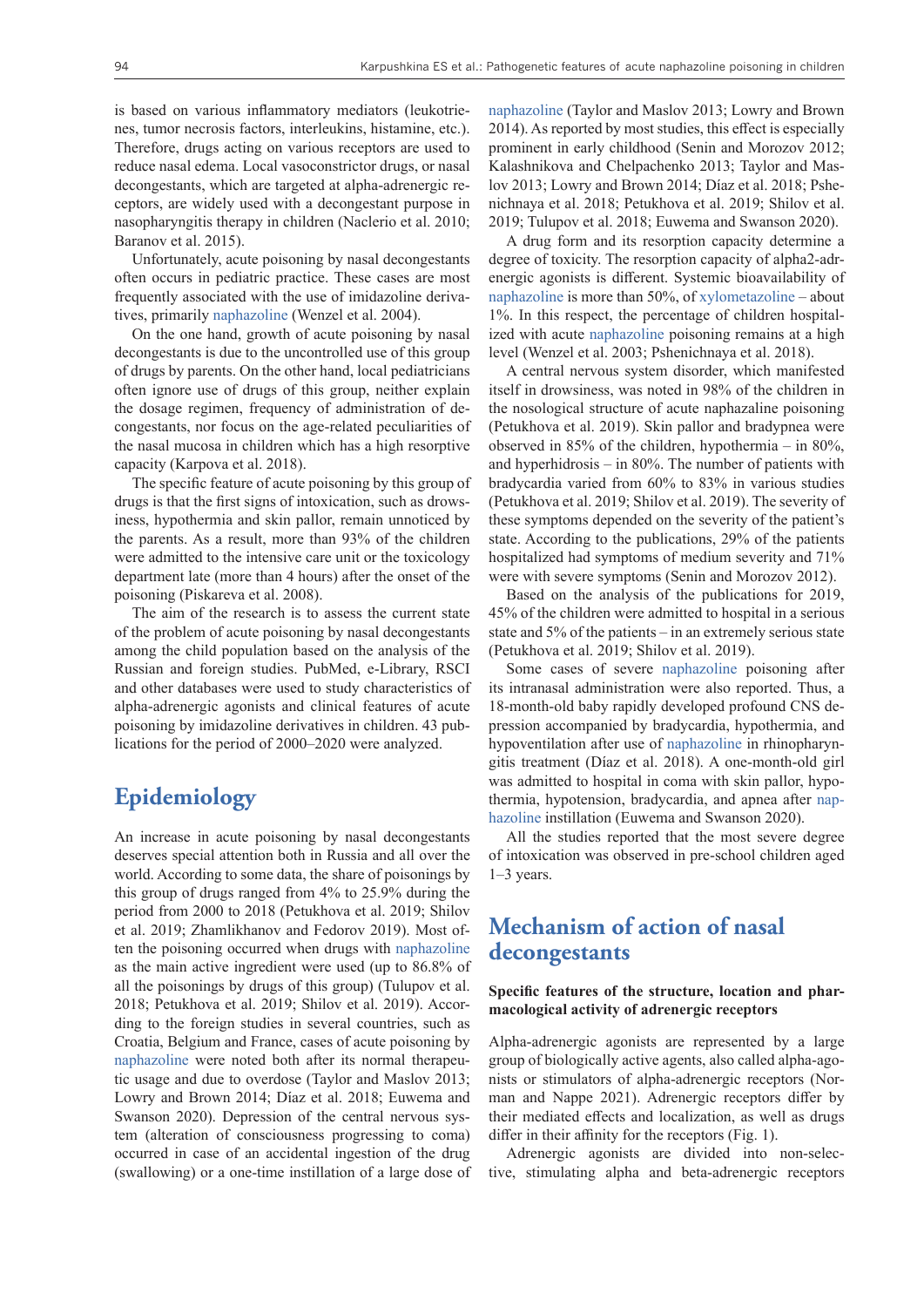

**Figure 1.** Affinity for the receptors and duration of action of adrenergic agonists.

[\(epinephrine\)](https://pubchem.ncbi.nlm.nih.gov/compound/Epinephrine), as well as activating  $alpha_1$ - and al-pha<sub>2</sub>-adrenergic receptors [\(noradrenaline](https://pubchem.ncbi.nlm.nih.gov/compound/Norepinephrine)). [Phenylephrine](https://pubchem.ncbi.nlm.nih.gov/compound/Phenylephrine) [hydrochloride](https://pubchem.ncbi.nlm.nih.gov/compound/Phenylephrine) belongs to selective drugs that activate alpha<sub>1</sub>-adrenergic receptors, whereas [naphazoline,](https://pubchem.ncbi.nlm.nih.gov/compound/Naphazoline) [xylo](https://pubchem.ncbi.nlm.nih.gov/compound/Xylometazoline)[metazoline,](https://pubchem.ncbi.nlm.nih.gov/compound/Xylometazoline) [oxymetazoline](https://pubchem.ncbi.nlm.nih.gov/compound/Oxymetazoline) – to selective alpha<sub>2</sub>-adrenergic receptor agonists. All adrenergic agonists differ in duration of action (Fig. 1) (Norman and Nappe 2021).

Alpha<sub>1</sub>-adrenergic receptors are localized on postsynaptic membranes and respond to the action of [noradren](https://pubchem.ncbi.nlm.nih.gov/compound/Norepinephrine)[aline.](https://pubchem.ncbi.nlm.nih.gov/compound/Norepinephrine) They are located mainly in arterioles, and when they are stimulated, vascular permeability decreases, followed by spasm of arterioles and an increase in blood pressure (Fig. 2).



**Figure 2.** Adrenergic synapse. **Note:** DOPA – dihydroxyphenylalanine; A – [adrenaline;](https://pubchem.ncbi.nlm.nih.gov/compound/Epinephrine) NA – [noradrenaline](https://pubchem.ncbi.nlm.nih.gov/compound/Norepinephrine); MAO – monoaminoxidase; COMT – catechol-O-methyltransferase.

Alpha2-adrenergic receptors in cholinergic and adrenergic nerve endings are located presynaptically, in blood vessels – extrasynaptically and postsynaptically, and in the central system – postsynaptically (Norman and Nappe 2021).

Presynaptic alpha<sub>2</sub>-adrenergic receptors have an effect on release of [noradrenaline](https://pubchem.ncbi.nlm.nih.gov/compound/Norepinephrine) based on the negative feedback principle, which results in a blood pressure decrease (Fig. 2). According to the same "loop" principle, when the central alpha<sub>2</sub>-receptors are stimulated, secretion of catecholamines reduces.

The peculiarity of selective alpha2-adrenergic agonists is that when taken orally, misused or overdosed, they lose their selectivity for the target receptor. As a result, the drug causes acute poisoning and most often this effect occurs in children and adolescents (Norman and Nappe 2021).

[Naphazoline](https://pubchem.ncbi.nlm.nih.gov/compound/Naphazoline) is an alpha2-adrenergic agonist, an imidazoline derivative that stimulates alpha2-adrenergic receptors (Johnson and Hricik 2003). [Clonidine](https://pubchem.ncbi.nlm.nih.gov/compound/Clonidine) is also an imidazoline derivative, an alpha2-adrenergic agonist, but with a higher degree of selectivity. Besides, its mechanism of action is based on vasodilation, not on vasoconstriction. [Clonidine](https://pubchem.ncbi.nlm.nih.gov/compound/Clonidine) activates the postsynaptic alpha2-adrenergic receptors of the vasomotor centers, reduces conduction of sympathetic impulses to the heart and blood vessels, which leads to a decrease in cardiac output, heart rate and peripheral vascular resistance. [Clo](https://pubchem.ncbi.nlm.nih.gov/compound/Clonidine)[nidine](https://pubchem.ncbi.nlm.nih.gov/compound/Clonidine) penetrates the blood brain barrier and affects the reticular formation, which is manifested by the sedative effect of the drug (Bousquet et al. 1992). Serious or mild overdose of [naphazoline](https://pubchem.ncbi.nlm.nih.gov/compound/Naphazoline) induces a similar mechanism of action, stimulating the same receptors as [clonidine](https://pubchem.ncbi.nlm.nih.gov/compound/Clonidine), and causes a similar effect.

#### **Anatomical and physiological specific features of the nose structure in children**

The final clinical effect of a drug will vary depending on the types of alpha-adrenergic receptors involved. It is believed that alpha<sub>1</sub>-adrenergic receptors in the nasal cavity are mainly located in the walls of the arterioles of the mucous membrane and stimulate their contraction. Stimulation of alpha<sub>2</sub>-adrenergic receptors leads to contraction of 5 cavernous veins located under the mucous membrane of the middle and inferior nasal turbinates (Corboz et al. 2003). It has been proven that the main role in the innervation of the nasal mucosa in an adult is played by alpha<sub>2</sub>-adrenergic receptors, which prevail over alpha<sub>1</sub>-adrenergic receptors (Zaplatnikov et al. 2014). The cavernous tissue in the inferior and middle nasal turbinates only starts to develop in infants and is finally formed by the age of three. Therefore, nasal edema and inflammation in infants are mainly due to the filling of superficial arterioles with blood (Tulupov et al. 2018). For this reason, alpha2-adrenergic agonists cannot act upon alpha2-adrenergic receptors, instead the alpha<sub>1</sub>-adrenergic receptors are stimulated.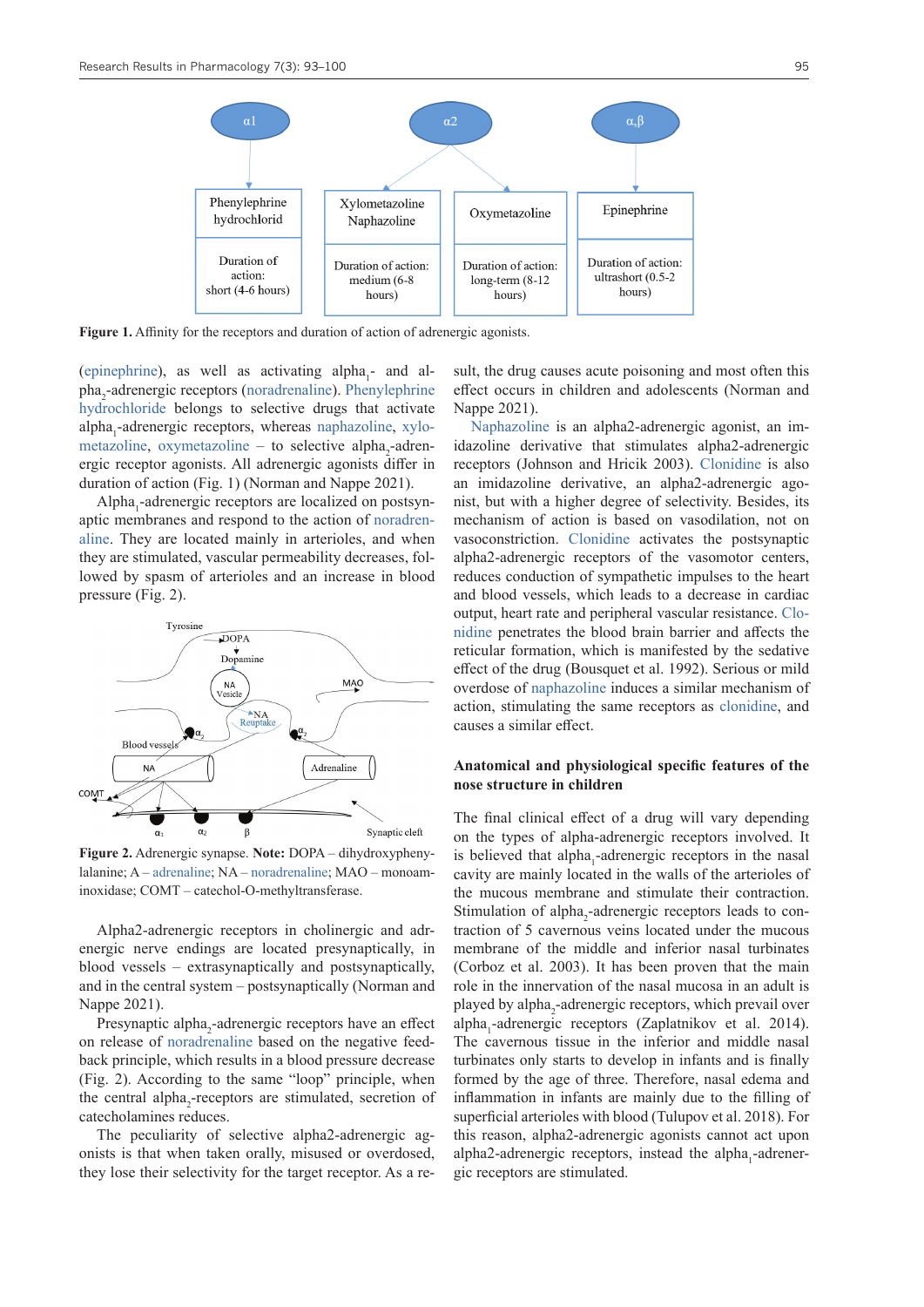

**Figure 3.** Scheme of the route of entry, absorption and distribution of naphazoline in a child's body depending on the drug entry route and age of a child. **Note:** MAO – monoaminoxidase; COMT – catechol-O-methyltransferase.

In children aged over three years, nasal mucosa edema causes an increase in the size of the inferior turbinates due to the filling of their cavernous tissue with blood. Use of [naphazoline](https://pubchem.ncbi.nlm.nih.gov/compound/Naphazoline) in young children leads to the situation that the local alpha-adrenergic agonist cannot detect the treatment sites, instead it enters the systemic circulation through the venules and causes symptoms of intoxication. This mechanism is presented below in the scheme of [nap](https://pubchem.ncbi.nlm.nih.gov/compound/Naphazoline)[hazoline](https://pubchem.ncbi.nlm.nih.gov/compound/Naphazoline) absorption and distribution in children depending on their age (Fig. 3).

Cases of overdose are rare after the age of six since by that age, the mechanisms of adrenergic agonists inactivation are completely formed.

One of the causes of acute poisoning by nasal decongestants in children is use of a drug in the form of drops. When administered as drops, the drug gets from the nasal cavity, and nasopharynx into the gastrointestinal tract and the alpha2-adrenergic agonist is further absorbed into the systemic circulation. The cardiotoxic effect is the main symptom of systemic intoxication associated with the use of [naphazoline](https://pubchem.ncbi.nlm.nih.gov/compound/Naphazoline) (Fig. 3).

Once the drug gets into the systemic circulation, alpha-adrenergic receptors of the heart vessels are activated, the preload and, hence, contractility of the myocardium increase. Subsequently, the carotid sinus is involved and the activity of the vagus nerve increases, which results in bradyarrhythmia development in young children and in a paradoxical effect in the form of tachyarrhythmia in older children. It is believed that activation of central alpha-adrenergic receptors leads to the nervous system depression of various intensity, from drowsiness to coma, hypotension, respiratory failure, and pulmonary edema. Systemic side effects of [naphazoline](https://pubchem.ncbi.nlm.nih.gov/compound/Naphazoline) also include hypothermia, mydriasis, hyperhidrosis, transient arousal overreaction. and transient hypertension (Table 1).

**Table 1.** Side effects when alpha2-adrenergic agonists get into the systemic circulation

| Side and toxic effects in case alpha2-adrenergic agonists get into the<br>systemic circulation                                                                                     |                                  |
|------------------------------------------------------------------------------------------------------------------------------------------------------------------------------------|----------------------------------|
|                                                                                                                                                                                    |                                  |
| Cardiotoxic effect on alpha-adrenergic<br>receptors of the heart vessels                                                                                                           | Transient arousal overreaction   |
|                                                                                                                                                                                    | Transient hypertension           |
|                                                                                                                                                                                    | Recurrent bradycardia            |
| High permeability of the blood-brain<br>barrier, stimulation of adrenergic<br>receptors of the vasomotor center of<br>the brain, a decrease in the flow of<br>sympathetic impulses | Depression of the nervous system |
|                                                                                                                                                                                    | causing drowsiness to coma       |
|                                                                                                                                                                                    | Mydriasis                        |
|                                                                                                                                                                                    | Hypotension                      |
|                                                                                                                                                                                    | Pulmonary edema                  |
|                                                                                                                                                                                    | Respiratory failure              |
|                                                                                                                                                                                    | Hypothermia                      |
|                                                                                                                                                                                    | Hyperhidrosis                    |

Some authors believe that as a result of [naphazoline](https://pubchem.ncbi.nlm.nih.gov/compound/Naphazoline) passage across the blood-brain barrier, the adrenergic receptors of the vasomotor center are activated in children of early age. This leads to a significant reduction of sympathetic impulse flow and further to lack of energy and enthusiasm, drowsiness, development of bradycardia, and hypotension. With an increase in intoxication, the symptoms intensify up to coma (Mahieu et al. 1993; Vitezić et al. 1994; Malakhov et al. 2015; Kochetkov and Fatyanova 2017).

#### **Main causes of acute poisoning in young children**

[Naphazoline](https://pubchem.ncbi.nlm.nih.gov/compound/Naphazoline) causes systemic side effects (toxicity) primarily in children. Drug overdose of just a few extra drops can lead to severe intoxication (Tulupov et al. 2018). Clinical manifestations of the adrenomimetic effect (neurological status impairment, changes in the cardiovascular system, hypothermia, excessive constriction of the pupils) may occur even as a result of a therapeutic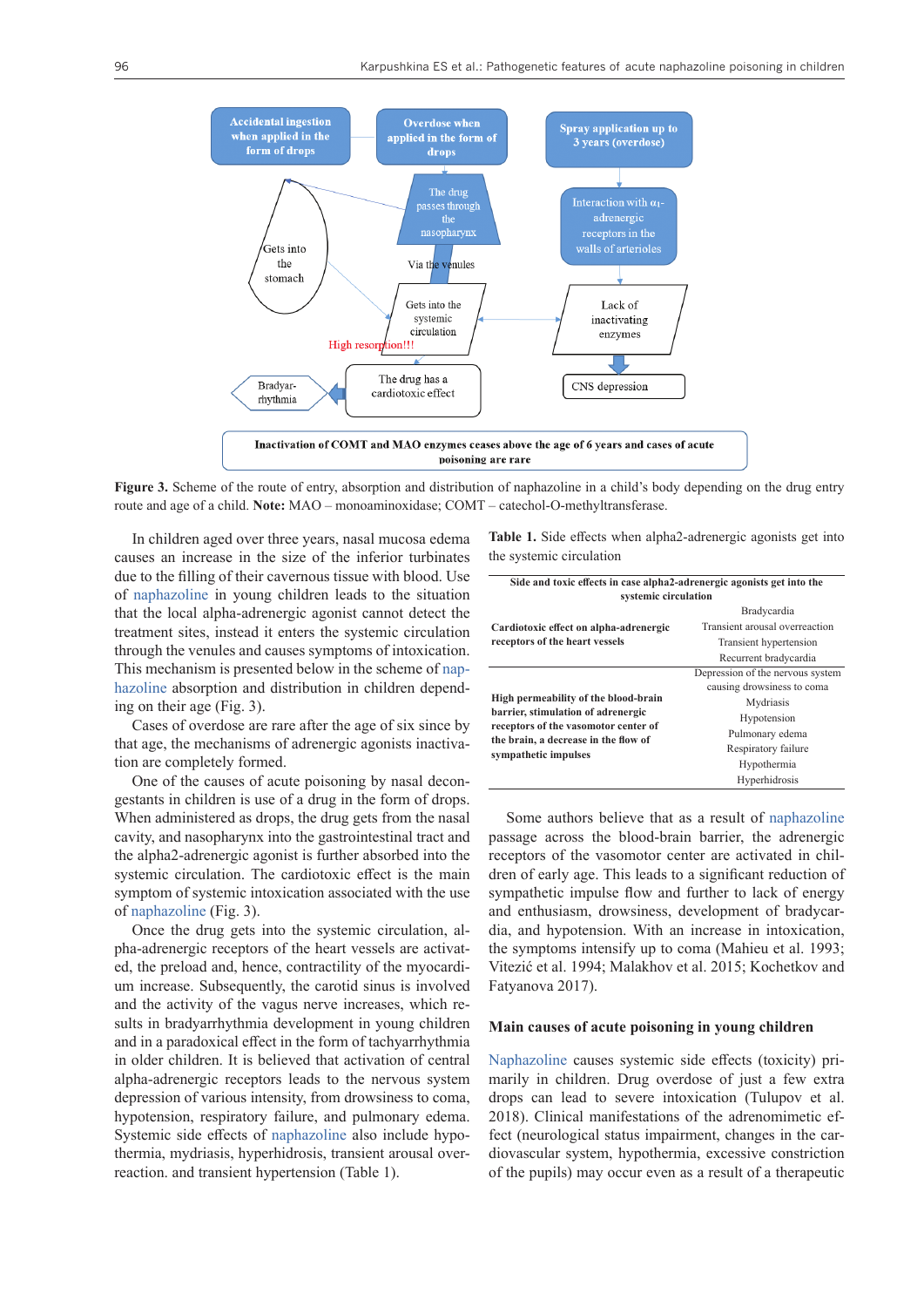use of the drug (Claudet and Fries 1997; Varvyanskaya and Lopatin 2015).

Currently, there is no clear explanation for this situation; however it is possible that a larger size of the nasal mucosa surface in children compared to adults significantly increases the resorption area of alpha2-adrenergic agonists. If a dose of topical decongestants is calculated per 1 kg of body weight, the size of the dose received by a child under 1 year old is 30 times higher than the dose of an adult. In addition, symptoms of acute poisoning appear with an increase in concentration of the local alpha-adrenergic agonists in blood due to the immaturity of the mechanism of reuptake of alpha-agonists of neuronal adrenergic receptors in the presynaptic terminals and low activity of enzymes – COMT (catechol-O-methyltransferase) and MAO (monoaminoxidase) (Kuzminov et al. 2018). Immaturity of the cavernous tissue in the nasal turbinates can also be the cause of intoxication. The inferior nasal meatus becomes the main conductor of the air flow only after the age of 7 (Garashchenko et al. 2016). Another cause of acute poisoning in children is the narrow therapeutic window of the drug, a small interval between the average therapeutic and the toxic doses (Radtsig et al. 2012; Garashchenko et al. 2016; Kunelskaya et al. 2017; Kuzminov et al. 2018).

It is noted that 0.025% [naphazoline](https://pubchem.ncbi.nlm.nih.gov/compound/Naphazoline) solution should be used for children from 2 to 6 years old (Taverner and Latte 2009; Chow et al. 2012; Fokkens et al. 2012). Unfortunately, the official solutions of the drug are produced with a minimum  $0.05\%$  concentration; hence, implementation of the recommendations in practice is a real problem (Tatochenko 1999). It should be emphasized that oral forms of naphazoline incur the major risk of systemic intoxication, and they are prohibited for use in pediatric practice in Russia until the age of 12. (Derbeneva and Guseva 2017; Radzig 2017; Bogomilsky et al. 2019).

### **Clinical features and diagnostic criteria**

Clinical signs of acute poisoning can appear both as a result of an overdose of the nasal decongestants and due to a therapeutic use of the drug according to the instructions (Wenzel et al. 2003).

An analysis of the clinical symptoms revealed a twophase intoxication with local alpha-adrenergic agonists.

The first phase is characterized by development of anxiety and sense of fear, weakness, headache, and tachycardia. Nausea and, very rarely, vomiting are also possible. The symptoms of the first phase are most often mild, usually disappear within 12 hours, and are therefore overlooked by parents.

The intoxication symptoms accrue in the second phase of poisoning and is manifested by obvious hypothermia, skin pallor, bradycardia, arterial hypotension (a decrease by more than 50% of the age norm), sometimes turning into hypertension, profuse sweating and acrocyanosis, as well as a change in the respiratory rate. Severe depression of the central nervous system (coma), a collaptoid state, and acute cardiovascular failure occur in extremely serious cases.

In case of an overdose or ingestion of local alpha2-adrenergic agonists, a general depletion of catecholamines and [noradrenaline](https://pubchem.ncbi.nlm.nih.gov/compound/Norepinephrine) takes place, which leads to depression of the sympathetic nervous system.

The severity of clinical symptoms does not necessarily depend on a dose. The first signs of body damage are usually observed within 30–60 minutes, and distinct symptoms can appear 6–12 hours after taking the drug. On average, the onset of clinical manifestations can be expected in the period from 12 to 36 hours after the drug use (Norman and Nappe 2021).

[Naphazoline](https://pubchem.ncbi.nlm.nih.gov/compound/Naphazoline) influence on the kidney vessels should be taken into account. Blood flow decreases in the peritubular capillaries with an overdose of alpha2-adrenergic agonists. Nephrons in the cortical segment of the kidneys undergo ischemia, which leads to hypoxia of the tubular cells. In case of an acute [naphazoline](https://pubchem.ncbi.nlm.nih.gov/compound/Naphazoline) poisoning, activity of urine enzymes located in the plasma membranes or cytosol of the nephrons increases, which makes it possible to detect changes in the tubular apparatus of the damaged organ at the earliest time possible. Thus, in case of poisoning by nasal decongestants, changes in the biological fluids of the body are reflected in the laboratory parameters as well.

The following changes were observed in the blood laboratory tests of the children with local alpha2-adrenergic agonists poisoning: hemoglobinemia, erythrocytosis, leukocytosis, which correlated with high hematokrit. Dehydration of the body resulted in high urine density. Leukocytosis and thrombocytosis were regarded as an acute-phase body response in the analyses of this group of the children with poisoning. In addition, an increase in the number of thrombocytes can be a risk factor for development of thrombotic complications. Electrocardiograms of the patients with poisoning showed heart rhythm disturbance and cardiac conduction failure (Kalashnikova and Chelpachenko 2013; Díaz et al. 2018).

Thus, the identified laboratory changes in children with [naphazoline](https://pubchem.ncbi.nlm.nih.gov/compound/Naphazoline) poisoning confirm its toxic effect on the body manifested by acute-phase changes.

### **Imidazoline receptors and new opportunities**

The current undersnading of the localization and action of adrenergic receptors show that they are involved in the functions of almost all organs and systems of the body. So the effect of alpha2-adrenergic agonists is a heterogeneous response to stimulation of adrenergic receptors. At the moment, there is no clear definition of how exactly the receptors affect physiologically and where precisely they are located (Kuzminov et al. 2018).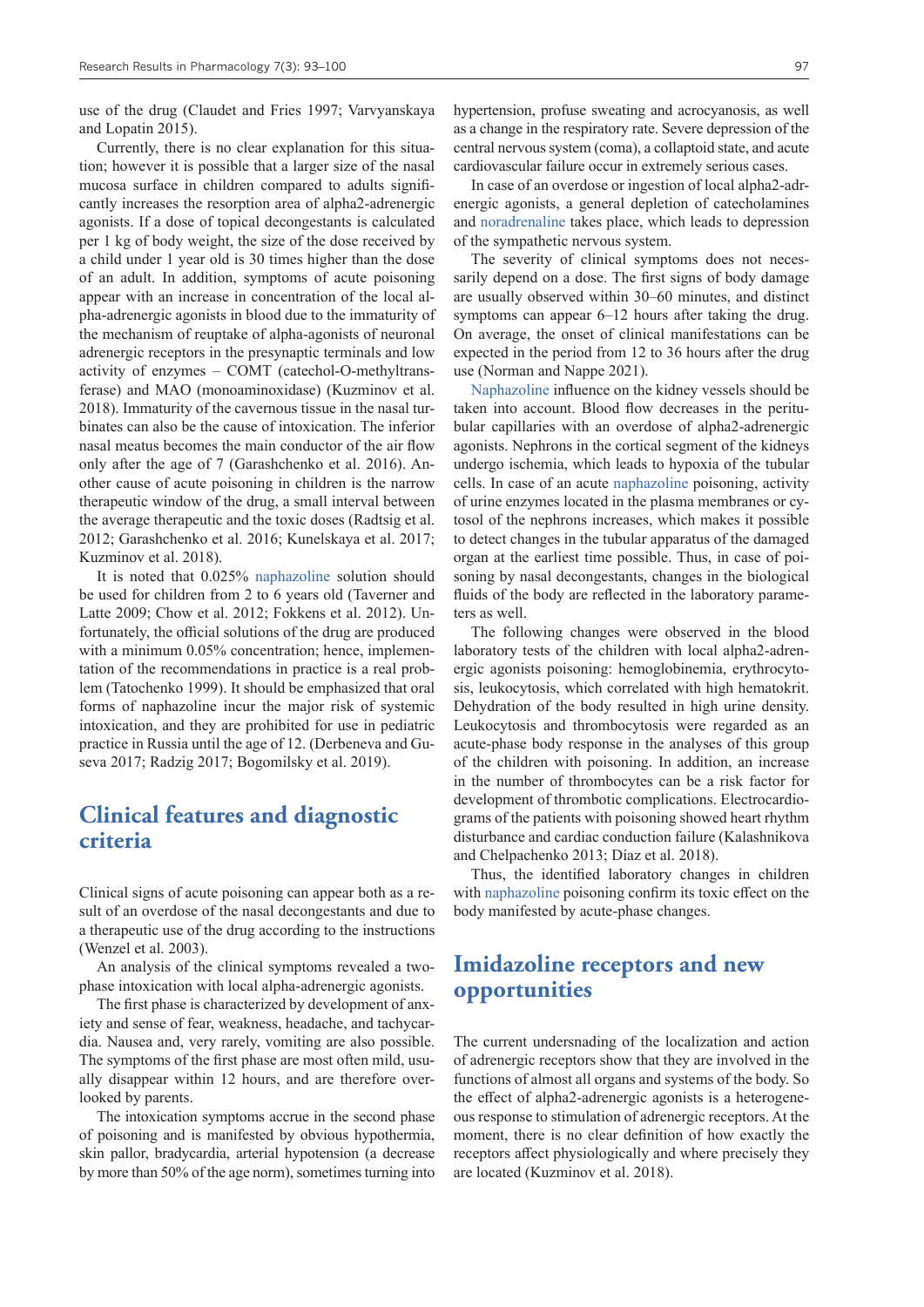This issue obtained more interest when imidazoline receptors were discovered, although this fact further complicated the understanding of the systemic side effects of [naphazoline](https://pubchem.ncbi.nlm.nih.gov/compound/Naphazoline).

It is assumed that the toxic effect of topical decongestants occurs not only by means of activation of alpha2-adrenergic receptors, but also through affecting the selective imidazoline receptors.

Three types of imidazoline receptors were defined, among which imidazoline-1(I-1) located above the alpha2-adrenergic receptor, and together they have influence on blood pressure. There is a supposition that imidazoline receptors and adrenergic receptors enhance each other's action in implementation of their functional reactions. Their functional relationship is determined by their similar features. It is possible that involvement of imidazoline receptors in their joint action occurs when the calcium channels are activated by alpha-adrenergic agonists. Studies have shown that I-1 receptors can also be involved in other physiological responses besides the cardiac function. Imidazoline receptors are localized in the heart, brain, beta cells of the pancreas and kidneys, and they can modulate various functions of the body accordingly (Bousquet et al. 1998; Wenzel et al. 2003).

The hypotensive effect of imidazoline compounds was first identified in the reticularis lateralis of the rostroventrolateral part of the medulla oblongata. It was demonstrated that imidazolines and the related substances lower blood pressure when used in this area, whereas no catecholamine was able to do this (Kuzminov et al. 2018).

The toxic effects of nasal decongestants, manifested by such symptoms as CNS depression, bradycardia, miosis, hypotension, respiratory depression, and hypertension

### **References**

- Baranov AA, Bagnenko SF, Namazova-Baranova LS, Alexandrovich YuS, Pshenisnov KV, Alexeyeva EA, Selimzyanova LR (2015) Federal clinical recommendations on emergency medical care rendering to children with acute intoxication. Pediatric Pharmacology [Pediatricheskaya Farmakologiya] 12(6): 657–667. [https://](https://doi.org/10.15690/pf.v12i6.1489) [doi.org/10.15690/pf.v12i6.1489](https://doi.org/10.15690/pf.v12i6.1489) [in Russian]
- Bogomilsky MR, Radcig EYu, Radzig AN (2019) Complex treatment of acute infectious rhinitis in children. Pediatria [Pediatriya] 98(3): 120–123. <https://doi.org/10.24110/0031-403X-2019-98-3-120-123> [in Russian]
- Bousquet P, Dontenwill M, Greney H, Feldman J (1998) I1-imidazoline receptors: an update. Journal of Hypertension 16(3): S1–S5. [[PubMed\]](https://pubmed.ncbi.nlm.nih.gov/9747903/)
- Bousquet P, Bricca G, Dontenwill M, Feldman J, Belcourt A, Tibiriça E (1992) Pharmacology of imidazoline receptors and cardiovascular regulation. Imidazoline receptors and blood pressure. Therapie 47(6): 525–530. [[PubMed\]](https://pubmed.ncbi.nlm.nih.gov/1301644/) [in French]
- Bucaretchi F, Dragosavac S, Vieira RJ (2003) Acute exposure to imidazoline derivatives in children. Jornal de Pediatria 79(6): 519–524. <https://doi.org/10.2223/JPED.1112> [[PubMed\]](https://pubmed.ncbi.nlm.nih.gov/14685449/) [in Portuguese]

(early and temporary), are similar to imidazoline effects. Based on the structure of these drugs and various studies, it is assumed that imidazoline receptors are the primary binding site for these drugs. This also explains the cases of rapid onset of the drug action with serious side effects after administration of relatively small amounts of the substance (Regunathan et al. 1995; Bucaretchi et al. 2003; Wenzel et al. 2003; Taylor and Maslov 2013; Lowry and Brown 2014).

Thus, despite the fact that many pathogenetic mechanisms of the [naphazoline](https://pubchem.ncbi.nlm.nih.gov/compound/Naphazoline) toxic effect have been determined, the values of laboratory predictors for prognosis and early assessment of complications of acute [naphazo](https://pubchem.ncbi.nlm.nih.gov/compound/Naphazoline)[line](https://pubchem.ncbi.nlm.nih.gov/compound/Naphazoline) poisoning have not been defined yet, which sets the direction for further study of this issue.

### **Conclusion**

Alpha2-adrenergic agonists poisoning is leading in the structure of acute drug poisoning requiring emergency medical intervention. This is determined by the pathomorphological specifics of children and rapid evolution of the clinical symptoms of poisoning. Each stage of emergency medical care for children with nasal decongestant poisoning requires knowledge of the mechanism of action of a drug and an early diagnosis.

### **Conflict of interests**

The authors of the article confirmed the absence of a conflict of interests to be reported.

- Chow AW, Benninger MS, Brook I, Brozek JL, Goldstein EJ, Hicks LA, Pankey GA, Seleznick M, Volturo G, Wald ER, File Jr TM (2012) IDSA clinical practice guideline for acute bacterial rhinosinusitis in children and adults. Clinical Infectious Diseases 54(8): e72–e112.<https://doi.org/10.1093/cid/cir1043>[[PubMed\]](https://pubmed.ncbi.nlm.nih.gov/22438350/)
- Claudet I, Fries F (1997) Danger of nasal vasoconstrictors in infants. Apropos of a case. Archives of Pediatric 4(6): 538–541. [https://doi.](https://doi.org/10.1016/S0929-693X(97)87574-4) [org/10.1016/S0929-693X\(97\)87574-4](https://doi.org/10.1016/S0929-693X(97)87574-4) [[PubMed\]](https://pubmed.ncbi.nlm.nih.gov/9239269/) [in French]
- Corboz MR, Varty LM, Rizzo CA, Mutter JC, Rivelli MA, Wan Y, Umland S, Qiu H, Jakway J, McCormick KD, Berlin M, Hey JA (2003) Pharmacological characterization of alpha 2-adrenoceptor-mediated responses in pig nasal mucosa. Autonomic and Autacoid Pharmacology 23(4): 208–219. [https://doi.org/10.1111/j.1474-](https://doi.org/10.1111/j.1474-8673.2003.00298.x) [8673.2003.00298.x](https://doi.org/10.1111/j.1474-8673.2003.00298.x) [[PubMed](https://pubmed.ncbi.nlm.nih.gov/15084187/)]
- Derbeneva ML, Guseva AL (2017) Acute sinusitis in outpatient clinical practice: current guidelines for the diagnosis and treatment. Medical Council [Meditsinskii Sovet] (8): 13–17. [https://doi.](https://doi.org/10.21518/2079-701X-2017-8-13-17) [org/10.21518/2079-701X-2017-8-13-17](https://doi.org/10.21518/2079-701X-2017-8-13-17) [in Russian]
- Díaz M, Granson E, Taiman J, Alava J, Gabrielli T, Mendoza L (2018) Severe poisoning with naphazoline: update from a therapeu-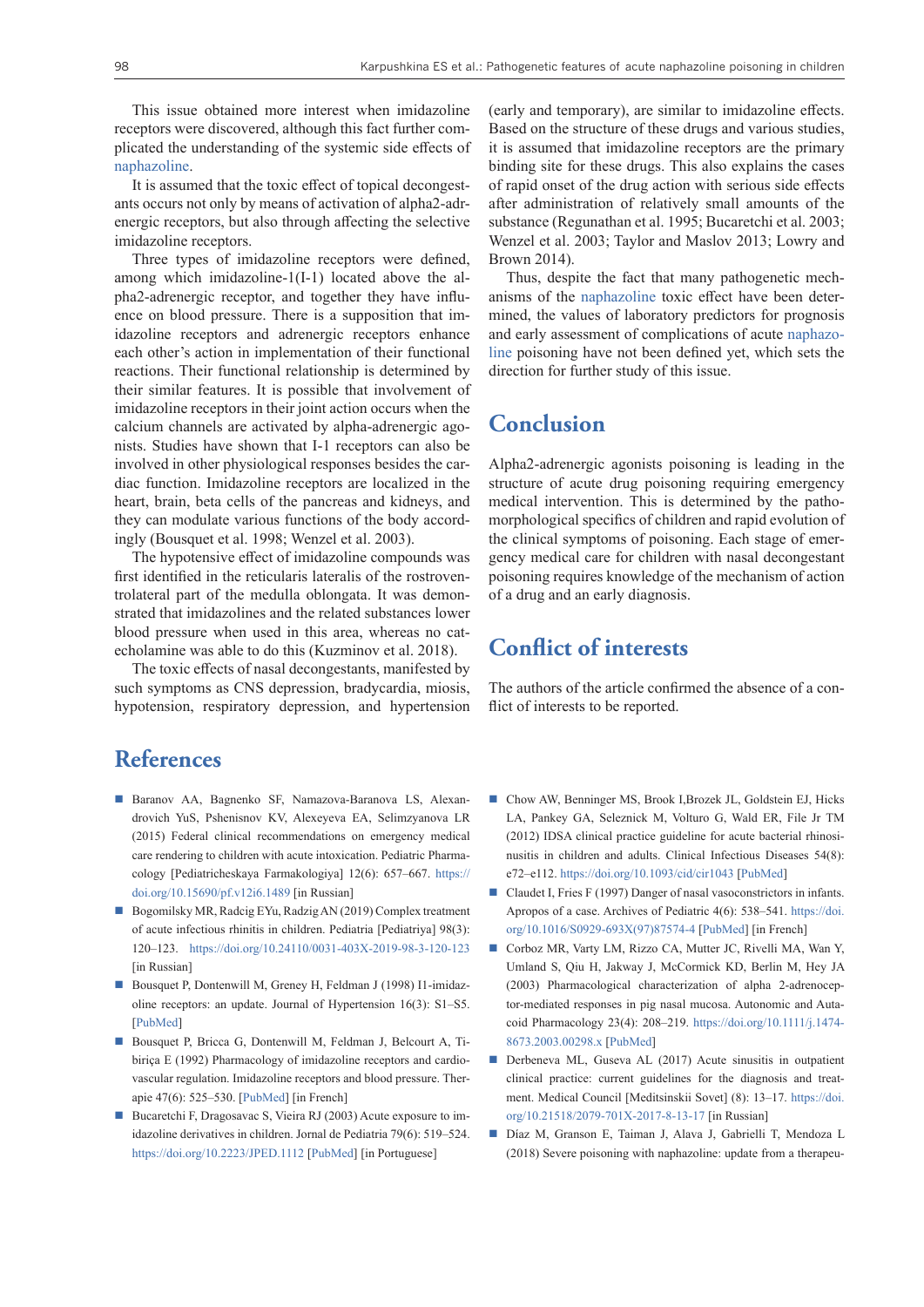tic error. Archivos Argentinos de Pediatría 116(4): 626–629. [https://](https://doi.org/10.5546/aap.2018.e626) [doi.org/10.5546/aap.2018.e626](https://doi.org/10.5546/aap.2018.e626) [[PubMed\]](https://pubmed.ncbi.nlm.nih.gov/30016045/)

- Euwema MS, Swanson TJ (2021) Deadly single dose agents. Treasure Island (FL): StatPearls Publishing Jan. [[PubMed\]](https://pubmed.ncbi.nlm.nih.gov/28722879/) [\[PMC](https://www.ncbi.nlm.nih.gov/books/NBK441849/)]
- Fokkens WJ, Lund VJ, Mullol J, Bachert C, Alobid I, Baroody F, Cohen N, Cervin A, Douglas R, Gevaert P, Georgalas C, Goossens H, Harvey R, Hellings P, Hopkins C, Jones N, Joos G, Kalogjera L, Kern B, Kowalski M, Price D, Riechelmann H, Schlosser R, Senior B, Thomas M, Toskala E, Voegels R, Wang de Y, Wormald PJ (2012) European position paper on rhinosinusitis and nasal polyps 2012. A summary for otorhinolaryngologists. Rhinology 50(1): 1–12. <https://doi.org/10.4193/Rhino50E2> [[PubMed\]](https://pubmed.ncbi.nlm.nih.gov/22469599/)
- Garashchenko TI, Boikova NE, Zelenkin EM (2016) Choice of vasoconstrictors for children with rhinosinusitis. Russian Bulletin of Perinatology and Pediatrics [Rossiyskii Vestnik Perinatologii i Pediatrii] 61(3): 124–131. [https://doi.org/10.21508/1027-4065-2016-61-](https://doi.org/10.21508/1027-4065-2016-61-3-124-131) [3-124-131](https://doi.org/10.21508/1027-4065-2016-61-3-124-131) [in Russian]
- Gwaltney JM (2002) Clinical significance and pathogenesis of viral respiratory infections. The American Journal of Medicine 6A: 13S–18S. [https://doi.org/10.1016/S0002-9343\(01\)01059-2](https://doi.org/10.1016/S0002-9343(01)01059-2) [\[PubMed](https://pubmed.ncbi.nlm.nih.gov/11955455/)]
- Johnson DA, Hricik JG (1993) The pharmacology of alpha-adrenergic decongestants. Pharmacotherapy 13(6 Pt 2): 110–115. [[PubMed\]](https://pubmed.ncbi.nlm.nih.gov/7507588/)
- Kalashnikova OV, Chelpachenko OE (2013) Clinical and laboratory characteristics of poisoning with topical decongestants in children. Bulletin of Orenburg State University [Vestnik Orenburgskogo Gosudarstvennogo Universiteta] 158(9): 96–99. [in Russian]
- Kaliner MA, Osguthorpe JD, Fireman P, Anon J, Georgitis J, Davis ML, Naclerio R, Kennedy D (1997) Sinusitis: bench to bedside. Current findings, future directions. Otolaryngology – Head and Neck Surgery 116(6 Pt 2): 1–20. [https://doi.org/10.1016/S0091-](https://doi.org/10.1016/S0091-6749(97)70041-1) [6749\(97\)70041-1](https://doi.org/10.1016/S0091-6749(97)70041-1) [\[PubMed](https://pubmed.ncbi.nlm.nih.gov/9212028/)]
- Karpova EP, Tulupov DA, Vorob'eva MP, Fedotov FA, Dolginov DM, Bykov MV, Grabovskaya VA (2018) About the safety of application of nasal decongestants in the practice of pediatricians. Bulletin of Otorhinolaryngology [Vestnik Otorinolaringologii] 83(2): 46–50.<https://doi.org/10.17116/otorino201883246-50> [[PubMed](https://pubmed.ncbi.nlm.nih.gov/29697655/)]
- Kochetkov PA, Fatyanova EI (2017) Acute rhinusinusitis: modern approaches to diagnosis and treatment. Medical Council [Meditsinskii Sovet] 8: 130–136. [https://doi.org/10.21518/2079-](https://doi.org/10.21518/2079-701X-2017-8-130-136) [701X-2017-8-130-136](https://doi.org/10.21518/2079-701X-2017-8-130-136) [in Russian]
- Kunelskaya NL, Turovsky AB, Luchsheva YuV, Khamzalieva RB, Izotova GN (2017) Some aspects of treatment of acute rhinitis with local complex drugs. Medicine [Meditsina] 3: 37–43. [in Russian]
- Kuzminov B, Turkina V, Kuzminov Y (2018) Rationale for naphazoline effects in-depth study. Current Issues in Pharmacy and Medical Sciences 31(1): 29–33. <https://doi.org/10.1515/cipms-2018-0007>
- Lowry JA, Brown JT (2014) Significance of the imidazoline receptors in toxicology. Clinical Toxicology (Philadelphia, Pa.) 52(5): 454–469.<https://doi.org/10.3109/15563650.2014.898770>[\[PubMed\]](https://pubmed.ncbi.nlm.nih.gov/24666288/)
- Mahieu LM, Rooman RP, Goossens E (1993) Imidazoline intoxication in children. European Journal of Pediatrics 152(11): 944–946. <https://doi.org/10.1007/BF01957538>[\[PubMed](https://pubmed.ncbi.nlm.nih.gov/8276031/)]
- Мalakhov AB, Shatalina IS, Dronov IA, Malakhov-kapanadze MA, Denisova AR (2015) Topical decongestants in combination therapy of acute respiratory infections in children (a literature review). Medical Council [Meditsinskii Sovet] 14: 26–29. [in Russian]
- Naclerio RM, Bachert C, Baraniuk JN (2010) Pathophysiology of nasal congestion. International Journal of General Medicine 3: 47– 57. <https://doi.org/10.2147/IJGM.S8088> [[PubMed\]](https://pubmed.ncbi.nlm.nih.gov/20463823/)
- Norman K, Nappe TM (2021) Alpha receptor agonist toxicity. Trea-sure Island (FL): StatPearls Publishing. [\[PubMed](https://pubmed.ncbi.nlm.nih.gov/29763199/)]
- Petukhova YuS, Karpushkina ES, Batishcheva GA, Zhdanova OA, Lubavskaya SS (2019) Characteristics of exogenous poisoning in children in Voronezh region. Youth Innovative Bulletin [Molodezhnyy Innovatsionnyy Vestnik] (8): 500–502. [in Russian]
- Piskareva NI, Vologganina EV, Fadeev AA (2008) The children acute poisonings with nasal vasoconstrictive medicines. Mother and Baby in Kuzbass [Mat' i Ditya v Kuzbasse] 35(4): 34–36. [in Russian]
- Pshenichnaya EV, Dudchak AP, Usenko NA (2018) Decongestants and their side effects for treatment of acute rhinitis in children (clinical example). Mother and Baby in Kuzbass [Mat' i Ditya v Kuzbasse] 74(3): 50–53. [in Russian]
- Radzig EYu (2017) Topical remedies in the practice of a pediatrician: advice from an otorhinolaryngologist. Pediatria [Pediatriya] 96(5): 206–208. <https://doi.org/10.24110/0031-403X-2017-96-5-206-208> [in Russian]
- Regunathan S, Youngson C, Wang H, Reis DJ (1995) Imidazoline receptors in vascular smooth muscle and endothelial cells. Annals of the New York Academy of Sciences 763(12): 580–590. [https://doi.](https://doi.org/10.1111/j.1749-6632.1995.tb32453.x) [org/10.1111/j.1749-6632.1995.tb32453.x](https://doi.org/10.1111/j.1749-6632.1995.tb32453.x) [\[PubMed\]](https://pubmed.ncbi.nlm.nih.gov/7677378/)
- Senin VA, Morozov AS (2012) Intranasal poisoning with adrenomimetics in children. Clinical Hospital [Klinicheskaya Bol'nica] 51: 36–38. [in Russian]
- Shilov VV, Derevianko ES, Al-Madkhun AI (2019) Modern Ideas About Acute Poisoning With Naphazoline in Children. In: Preventive Medicine – 2019. Proceedings of the. All-Russian Scientific and Practical Conference with International Participation, 208–215. [in Russian]
- Tatochenko VK (1999) Therapeutic tactics for acute diseases of the nasopharynx. Russian Medical Journal [Russkii Meditsinskii Zhurnal] 7(11): 520–522. [in Russian]
- Taverner D, Latte GJ (2009) Withdrawn: nasal decongestants for the common cold. The Cochrane Database of Systematic Reviews 15(2): CD001953. <https://doi.org/10.1002/14651858.CD001953.pub4> [\[PubMed\]](https://pubmed.ncbi.nlm.nih.gov/19370573/)
- Taylor K, Maslov Y (2013) Accidental pediatric exposure to imidazoline derivatives. Journal of Emergency Nursing 39(1): 59–60. <https://doi.org/10.1016/j.jen.2012.10.007> [[PubMed\]](https://pubmed.ncbi.nlm.nih.gov/23295088/)
- Tulupov DA, Fedotov FA, Karpova EP (2018) Modern aspects of the use of nasal vasoconstrictor and auxiliary drugs in pediatric practice. Medical Council [Meditsinskii Sovet] 2: 114–117. [https://doi.](https://doi.org/10.21518/2079-701X-2018-2-114-117) [org/10.21518/2079-701X-2018-2-114-117](https://doi.org/10.21518/2079-701X-2018-2-114-117) [in Russian]
- Varvyanskaya AV, Lopatin AS (2015) Topical nasal decongestants: comparative characteristics and review of side effects. Russian Rhinology [Rossiiskaya Rinologiya] 4: 50–56. [https://doi.org/10.17116/](https://doi.org/10.17116/rosrino201523450-56) [rosrino201523450-56](https://doi.org/10.17116/rosrino201523450-56) [in Russian]
- Vitezić D, Rozmanić V, Franulović J, Ahel V, Matesić D (1994) Naphazoline nasal drops intoxication in children. Archives of Industrial Hygiene and Toxicology 45(1): 25–29. [[PubMed\]](https://pubmed.ncbi.nlm.nih.gov/8067910/)
- Wenzel S, Laux G, Sagowski C, Kehrl W, Metternich FU (2003) Naphazoline intoxication: course and therapy. Laryngorhinootologie 82(2): 105–108.<https://doi.org/10.1055/s-2003-37723> [[PubMed\]](https://pubmed.ncbi.nlm.nih.gov/12624838/)